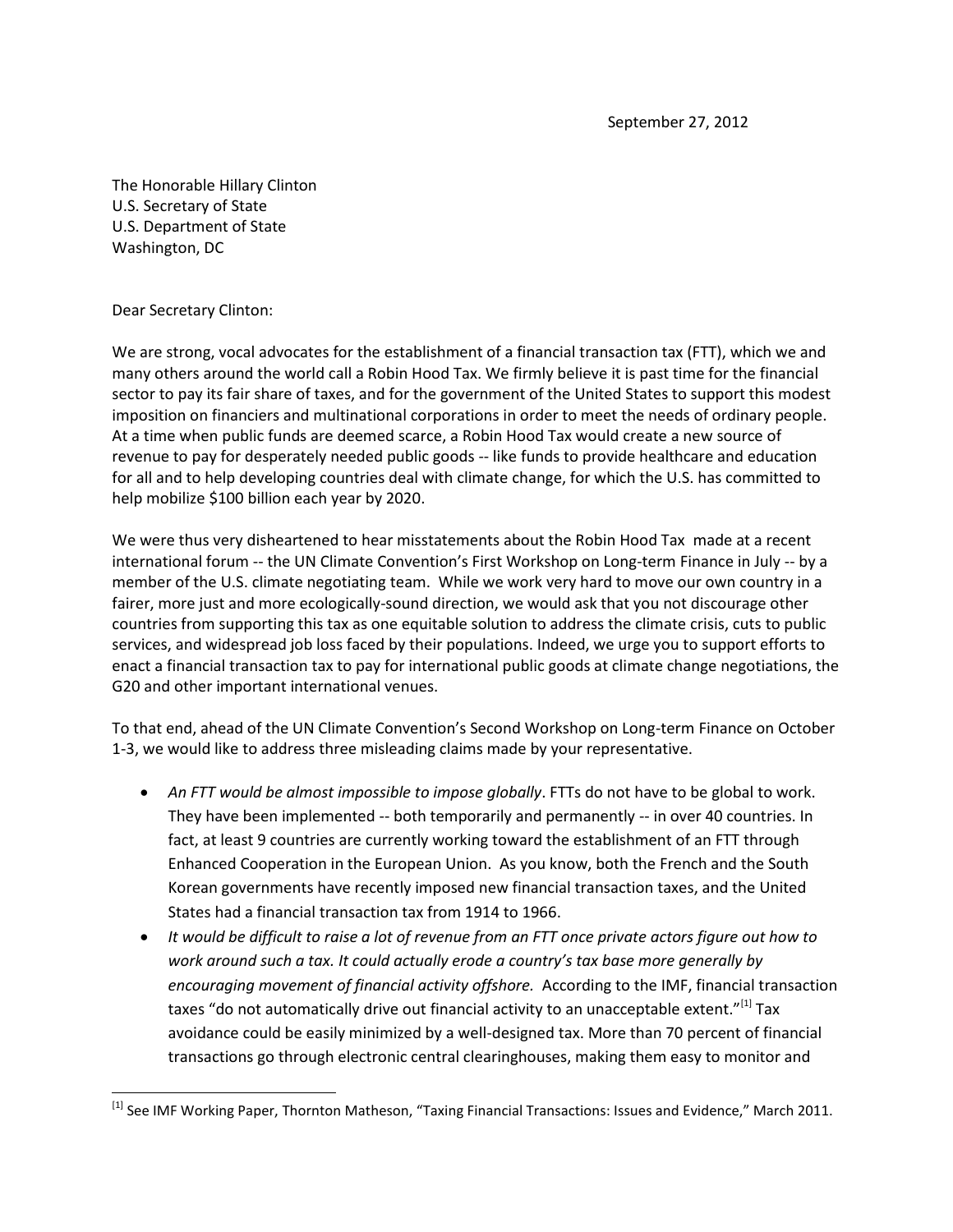difficult to evade. Financial traders have little incentive to avoid these clearinghouses, since the mechanism ensures firms' sales and purchases have been completed. London has an FTT on share transactions, yet it remains one of the biggest stock markets in the world.

 *The source of climate finance should be linked to emissions*. It is the exception, rather than the norm, for revenue from a tax to be directly linked to the source of taxation. No one, for example, demands a direct link between state sales taxes and the use of that revenue.

To provide you with further background, we are attaching Stamp Out Poverty's "Financial Transaction Tax: Myth-Busting." We also encourage you to visit [www.robinhoodtax.org](http://www.robinhoodtax.org/).

As your Special Envoy for Climate Change Todd Stern is fond of saying, *politics is the art of the possible*. The barriers to the implementation of a Robin Hood Tax are political, not technical, and they are certainly surmountable -- if government has the political will. We urge you to ensure that U.S. government representatives stop trying to make what is very possible seem impossible. We are working hard to make a Robin Hood Tax a reality in the United States, and we encourage you to consider doing the same at home and abroad.

We would be pleased to meet with you and your representatives to discuss these matters at your earliest convenience.

Thank you for your consideration.

Sincerely,

ActionAid USA African Services Committee AIDS Foundation of Chicago AIDS Taskforce of Greater Cleveland Alliance for a Just Society BAART Programs California NOW Center for Biological Diversity Center for Economic and Social Rights Center of Concern Chicago Political Economy Group Conference of Major Superiors of Men Corporate Accountability International DYNS Services **EcoEquity** EG Justice Food & Water Watch Foundation Earth Franciscan Action Network Friends of the Earth US Gender Action Global Alliance for Incinerator Alternatives Grassroots Global Justice Alliance